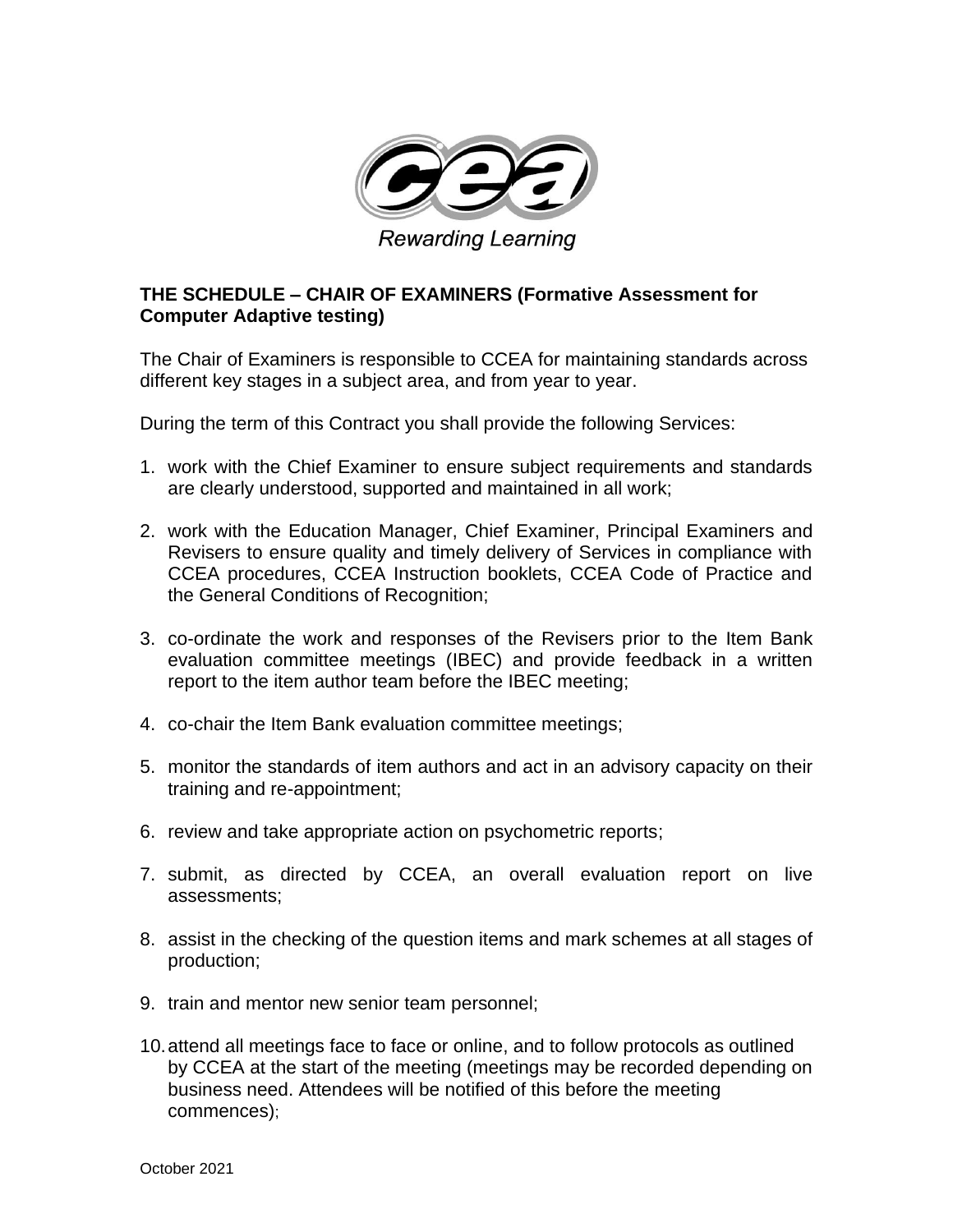- 11.ensure that all work for CCEA, including information exchanged at CCEA meetings or whilst on CCEA business, remains confidential and is not discussed or reviewed in public places;
- 12.ensure that all work is carried out to a high standard and is completed within agreed deadlines;
- 13.conduct teacher support events and/or centre visits where required by the Education Manager;
- 14.engage in modernisation activities and assist in the development of materials in support of the relevant assessments;
- 15.attend training courses arranged by CCEA, in relation to new methods, techniques of assessment and administrative procedures;
- 16.engage in contract performance management with the Education Manager;
- 17.support CCEA as directed with its strategic modernisation programme for examinations and assessments. This can include but is not limited to: reviewing and testing new technologies and processes, participating in pilot projects and providing detailed feedback to improve learning and development;
- 18.perform any other services as CCEA may reasonably require in respect of/relevant to the development of examinations.

**Please note:** If the Chair of Examiners is leading a meeting on CCEA's premises, it is their responsibility, at the beginning of each meeting, to make those members attending aware of fire evacuation procedures.

## **CONFIDENTIALITY AND PROFESSIONAL INTEGRITY**

Please note that all examiners who are contracted to provide services for CCEA are required to maintain the confidentiality of assessment materials as described in Condition G4 of the General Conditions of Recognition – Maintaining Confidentiality of assessment materials. The General Conditions of Recognition state that:

*G4.1 Where confidentiality in – (a) the contents of assessment materials, or (b) information about the assessment, is required in order to ensure that a qualification which an awarding organisation makes available, or proposes to make available, reflects an accurate measure of attainment, the awarding organisation must take all reasonable steps to ensure that such confidentiality is maintained.*